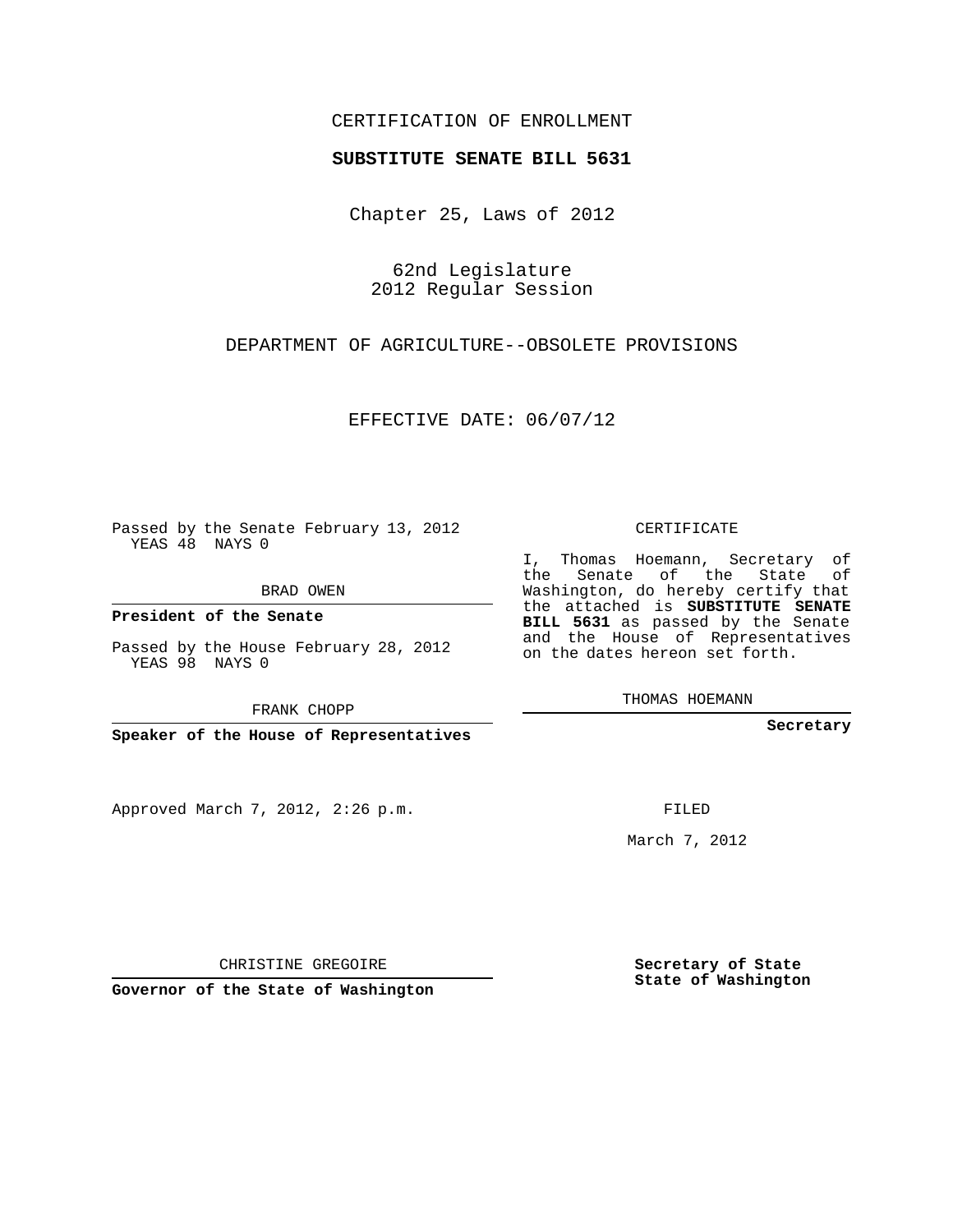# **SUBSTITUTE SENATE BILL 5631** \_\_\_\_\_\_\_\_\_\_\_\_\_\_\_\_\_\_\_\_\_\_\_\_\_\_\_\_\_\_\_\_\_\_\_\_\_\_\_\_\_\_\_\_\_

\_\_\_\_\_\_\_\_\_\_\_\_\_\_\_\_\_\_\_\_\_\_\_\_\_\_\_\_\_\_\_\_\_\_\_\_\_\_\_\_\_\_\_\_\_

Passed Legislature - 2012 Regular Session

# **State of Washington 62nd Legislature 2012 Regular Session**

**By** Senate Agriculture, Water & Rural Economic Development (originally sponsored by Senators Swecker, Hatfield, Haugen, and Shin)

READ FIRST TIME 02/03/12.

 AN ACT Relating to removing obsolete provisions in statutes administered by the department of agriculture; amending RCW 69.04.331, 15.53.902, and 15.58.150; reenacting and amending RCW 22.09.830 and 16.24.120; reenacting RCW 16.65.440; and repealing RCW 15.58.370 and 19.94.505.

BE IT ENACTED BY THE LEGISLATURE OF THE STATE OF WASHINGTON:

 **Sec. 1.** RCW 69.04.331 and 1986 c 203 s 17 are each amended to read as follows:

 (1) If a theater or other commercial food service establishment prepares and sells popcorn for human consumption, the establishment, at the point of sale, shall disclose by posting a sign in a conspicuous manner to prospective consumers a statement as to whether the butter or butter-like flavoring added to or attributed to the popcorn offered for 14 sale is butter ((as-defined-in-RCW-15.32.010)) or is some other product. If the flavoring is some other product, the establishment shall also disclose the ingredients of the product.

 The director of agriculture shall adopt rules prescribing the size and content of the sign upon which the disclosure is to be made. Any popcorn sold by or offered for sale by such an establishment to a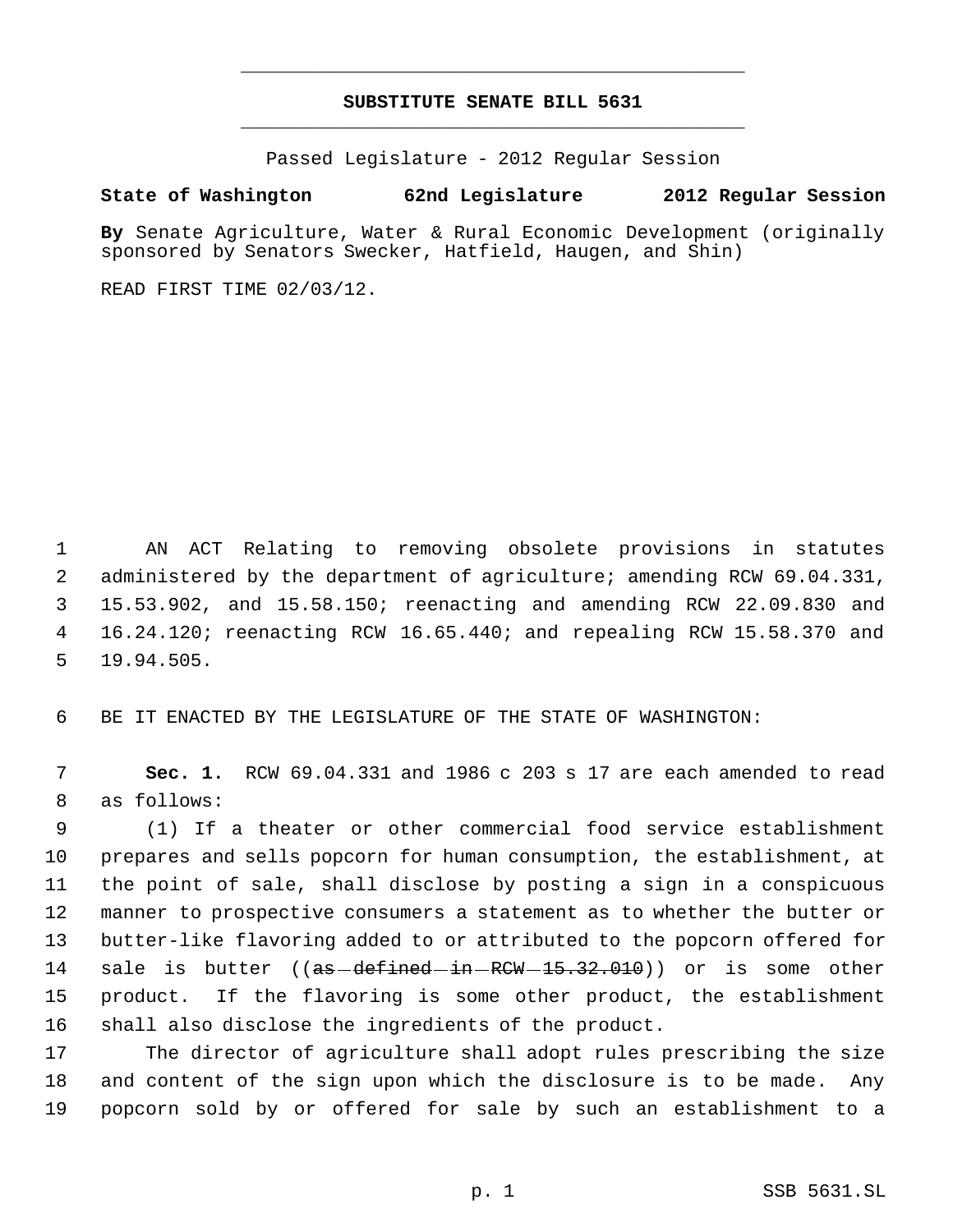consumer in violation of this section or the rules of the director implementing this section shall be deemed to be misbranded for the purposes of this chapter.

 (2) The provisions of subsection (1) of this section do not apply to packaged popcorn labeled so as to disclose ingredients as required by law for prepackaged foods.

 (3) For purposes of this section, "butter" is defined as the food 8 product usually known as butter, and which is made exclusively from 9 milk or cream, or both, with or without common salt, and with or without additional coloring matter, and containing not less than eighty 11 percent by weight or milkfat, all tolerance having been allowed for.

 **Sec. 2.** RCW 15.53.902 and 2005 c 40 s 1 are each amended to read as follows:

 It is unlawful for any person to distribute an adulterated feed. A commercial feed is deemed to be adulterated:

 (1) If it bears or contains any poisonous or deleterious substance which may render it injurious to health; but in case the substance is not an added substance, such commercial feed shall not be considered adulterated under this subsection if the quantity of such substance in 20 such commercial feed does not ordinarily render it injurious to health; or

 (2) If it bears or contains any added poisonous, added deleterious, or added nonnutritive substance which is unsafe within the meaning of section 406 of the federal food, drug, and cosmetic act (other than one which is (a) a pesticide chemical in or on a raw agricultural commodity; or (b) a food additive); or

 (3) If it is, or it bears, or contains any food additive which is unsafe within the meaning of section 409 of the federal food, drug, and cosmetic act (21 U.S.C. Sec. 348); or

 (4) If it is ruminant feed and is, bears, or contains any animal protein prohibited in ruminant feed that is unsafe within the meaning of federal regulations promulgated under section 409 of the federal food, drug, and cosmetic act (21 U.S.C. Sec. 348); or

 (5) If it is a raw agricultural commodity and it bears or contains a pesticide chemical which is unsafe within the meaning of section 408(a) of the federal food, drug, and cosmetic act: PROVIDED, That where a pesticide chemical has been used in or on a raw agricultural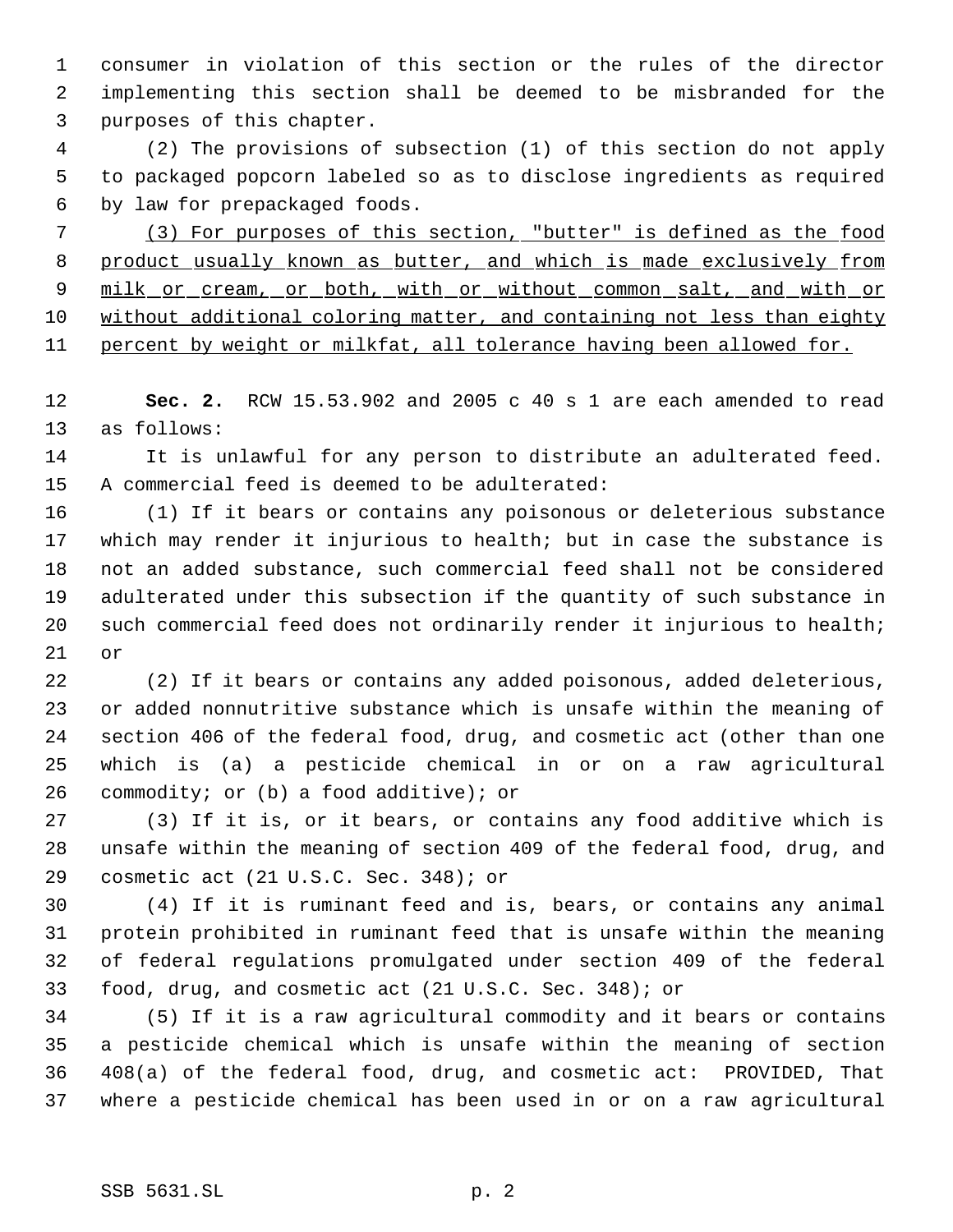commodity in conformity with an exemption granted or a tolerance prescribed under section 408 of the federal food, drug, and cosmetic act and such raw agricultural commodity has been subjected to processing such as canning, cooking, freezing, dehydrating, or milling, the residue of such pesticide chemical remaining in or on such processed feed shall not be deemed unsafe if such residue in or on the raw agricultural commodity has been removed to the extent possible in good manufacturing practice and the concentration of such residue in the processed feed is not greater than the tolerance prescribed for the raw agricultural commodity unless the feeding of such processed feed will result or is likely to result in a pesticide residue in the edible product of the animal, which is unsafe within the meaning of section 408(a) of the federal food, drug, and cosmetic act; or

 (6) If it is, or it bears or contains any color additive which is 15 unsafe within the meaning of section ((706)) 721 of the federal food, 16 drug, and cosmetic act (21 U.S.C. Sec. 379e); or

 (7) If it is, or it bears or contains any new animal drug that is unsafe within the meaning of section 512 of the federal food, drug, and cosmetic act (21 U.S.C. Sec. 360b); or

 (8) If any valuable constituent has been in whole or in part omitted or abstracted therefrom or any less valuable substance substituted therefor; or

 (9) If its composition or quality falls below or differs from that which it is purported or is represented to possess by its labeling; or

 (10) If it contains a drug and the methods used in or the facilities or controls used for its manufacture, processing, or packaging do not conform to current good manufacturing practice rules adopted by the department to assure that the drug meets the requirements of this chapter as to safety and has the identity and strength and meets the quality and purity characteristics that it purports or is represented to possess. In adopting such rules, the department shall adopt the current good manufacturing practice regulations for type A medicated articles and type B and type C medicated feeds established under authority of the federal food, drug, and cosmetic act, unless the department determines that they are not appropriate to the conditions that exist in this state; or

 (11) If it contains viable, prohibited (primary) noxious weed seeds in excess of one per pound, or if it contains viable, restricted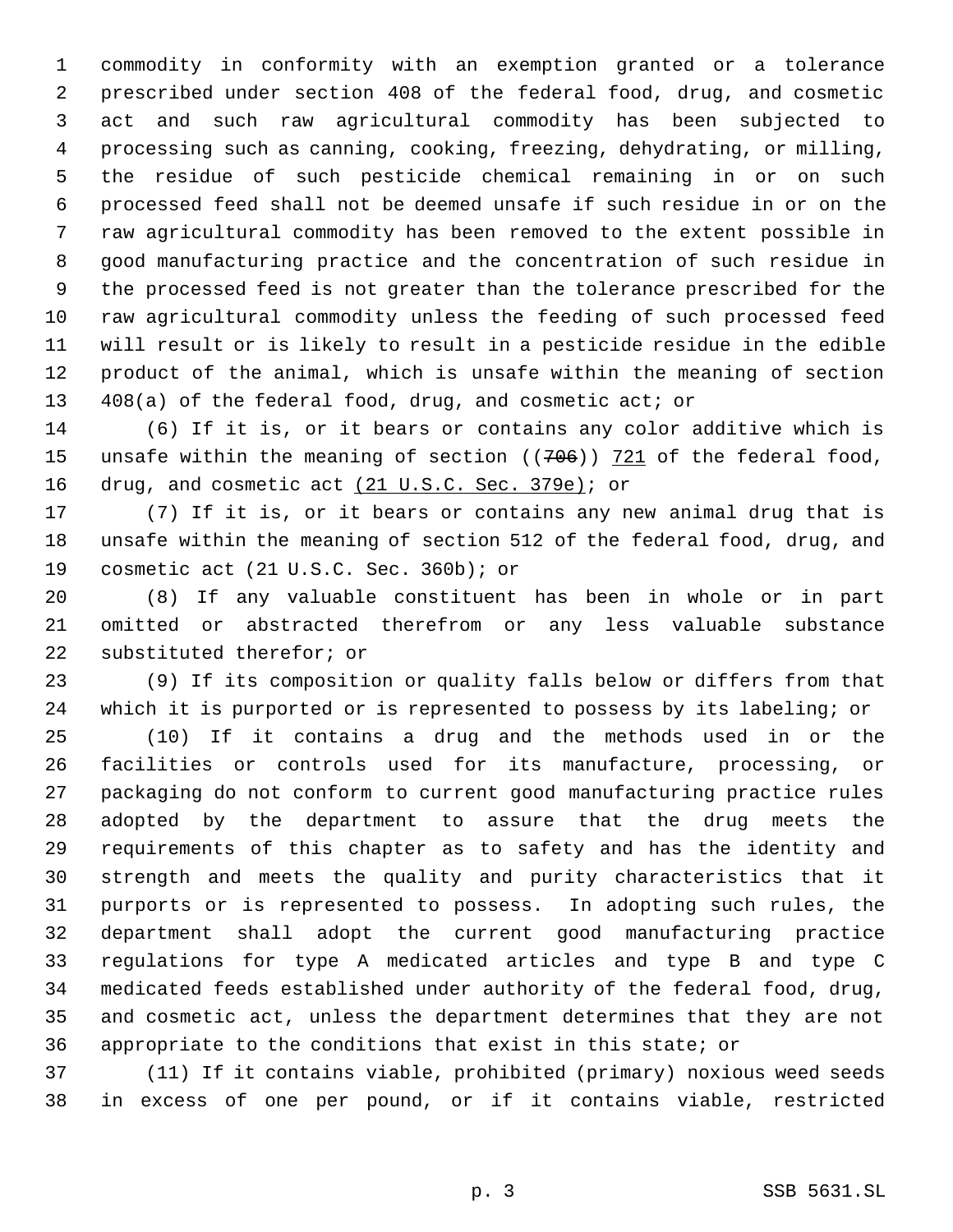(secondary) noxious weed seeds in excess of twenty-five per pound. The primary and secondary noxious weed seeds shall be those as named pursuant to the provisions of chapter 15.49 RCW and rules adopted thereunder.

 **Sec. 3.** RCW 16.65.440 and 2003 c 326 s 89 and 2003 c 53 s 116 are each reenacted to read as follows:

 (1) Except as provided in subsection (2) of this section, any person who violates any provisions or requirements of this chapter or rules adopted by the director pursuant to this chapter is guilty of a misdemeanor.

(2) A second or subsequent violation is a gross misdemeanor.

 **Sec. 4.** RCW 22.09.830 and 1994 sp.s. c 6 s 901 and 1994 c 46 s 6 are each reenacted and amended to read as follows:

 (1) All moneys collected as fees for weighing, grading, and inspecting commodities and all other fees collected under the provisions of this chapter, except as provided in subsections (2) and (3) of this section, shall be deposited in the grain inspection revolving fund, which is hereby established. The state treasurer is the custodian of the revolving fund. Disbursements from the revolving fund shall be on authorization of the director of the department of agriculture. The revolving fund is subject to the allotment procedure provided in chapter 43.88 RCW, but no appropriation is required for disbursements from the fund. The fund shall be used for all expenses directly incurred by the grain inspection program in carrying out the 25 provisions of this chapter ((and-for-departmental-administrative expenses during the 1993-95 biennium. The department may use so much 27 of -such -fund -not -exceeding five percent thereof as the director of 28 agriculture may determine necessary for research and promotional work, 29 including rate studies, relating to wheat and wheat products)).

 (2) All fees collected for the inspection, grading, and testing of hops shall be deposited into the hop inspection fund, which is hereby established, and shall be retained by the department for the purpose of inspecting, grading, and testing hops. Any moneys in any fund retained by the department on July 1, 1963, and derived from hop inspection and grading shall be deposited to this hop inspection fund. For the purposes of research which would contribute to the development of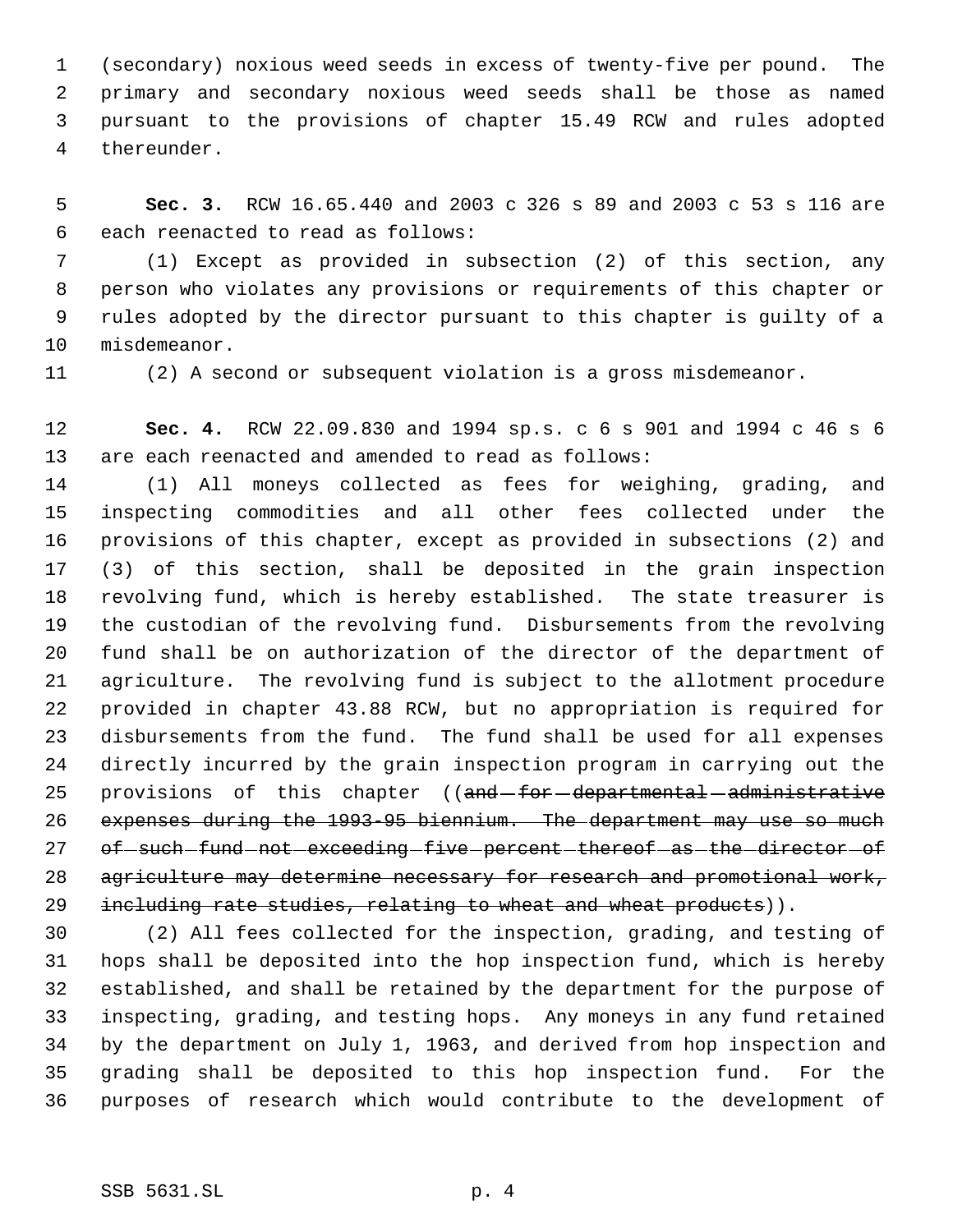superior hop varieties and to improve hop production and harvest practices, the department may expend up to twenty percent of the moneys deposited in the hop inspection fund during the fiscal year ending June 30th immediately preceding the year in which such expenditures are to be made. No expenditures shall be made under the provisions of this subsection when the hop inspection fund is, or the director may reasonably anticipate that it will be, reduced below twenty thousand dollars as the result of such expenditure or other necessary expenditures made to carry out the inspection, grading, and testing of hops.

 (3) All moneys collected by the grain warehouse audit program, including grain warehouse license fees pursuant to RCW 22.09.050 and 22.09.055, shall be deposited by the director into the grain warehouse audit account, hereby created within the agricultural local fund established in RCW 43.23.230. Moneys collected shall be used to support the grain warehouse audit program.

 **Sec. 5.** RCW 16.24.120 and 2011 c 336 s 419 and 2011 c 103 s 11 are each reenacted and amended to read as follows:

 Upon taking possession of any livestock at large contrary to the 20 provisions of this chapter ((16.24 RCW)), or any unclaimed livestock submitted or impounded, by any person, at any public livestock market or any other facility approved by the director, the sheriff or brand inspector shall cause it to be transported to and impounded at the nearest public livestock market licensed under chapter 16.65 RCW or at such place as approved by the director. If the sheriff has impounded an animal in accordance with this section, he or she shall forthwith notify the nearest brand inspector of the department of agriculture, who shall examine the animal and, by brand, tattoo, or other identifying characteristic, shall attempt to ascertain the ownership thereof.

 **Sec. 6.** RCW 15.58.150 and 2003 c 212 s 3 are each amended to read as follows:

 (1) It is unlawful for any person to distribute within the state or deliver for transportation or transport in intrastate commerce or between points within this state through any point outside this state any of the following: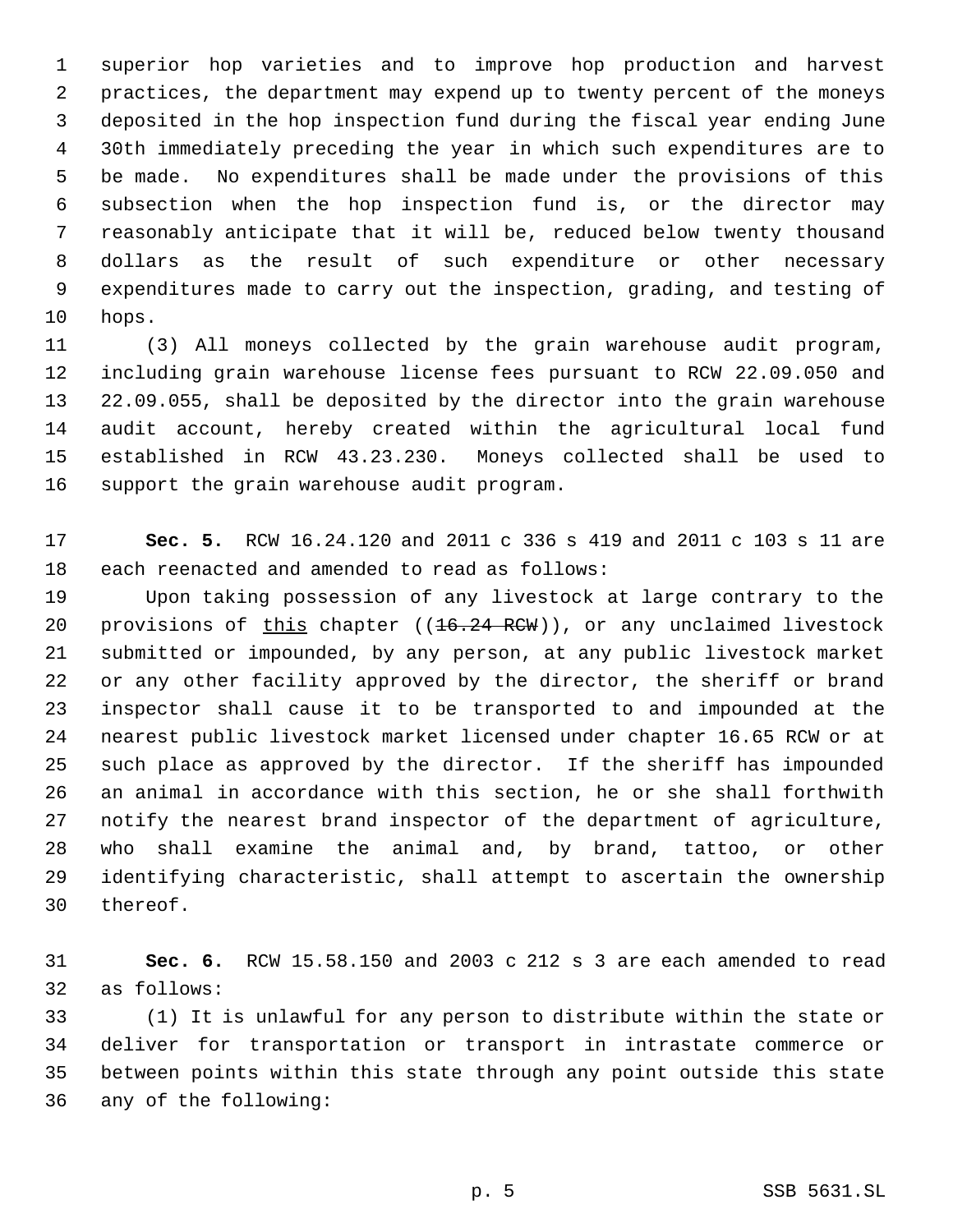(a) Any pesticide which has not been registered pursuant to the provisions of this chapter;

 (b) Any pesticide if any of the claims made for it or any of the directions for its use or other labeling differs from the representations made in connection with its registration, or if the composition of a pesticide differs from its composition as represented in connection with its registration: PROVIDED, That at the discretion of the director, a change in the labeling or formula of a pesticide may be made within a registration period without requiring reregistration 10 of the product;

 (c) Any pesticide unless it is in the registrant's or the manufacturer's unbroken immediate container and there is affixed to such container, and to the outside container or wrapper of the retail package, if there is one through which the required information on the immediate container cannot be clearly read, a label bearing the information required in this chapter and the rules adopted under this chapter;

18 (d) Any pesticide ((<del>including arsenicals, fluorides, fluosilicates,</del> 19 and/or any other white powdered pesticides)) unless ((they have)) it 20 has been distinctly denatured as to color, taste, odor, or form if so required by rule;

 (e) Any pesticide which is adulterated or misbranded, or any device which is misbranded;

 (f) Any pesticide in containers, violating rules adopted pursuant to RCW 15.58.040(2)(f) or pesticides found in containers which are unsafe due to damage.

(2) It shall be unlawful:

 (a) To sell or deliver any pesticide to any person who is required by law or rules promulgated under such law to be certified, licensed, or have a permit to use or purchase the pesticide unless such person or the person's agent, to whom sale or delivery is made, has a valid certification, license, or permit to use or purchase the kind and quantity of such pesticide sold or delivered: PROVIDED, That, subject to conditions established by the director, such permit may be obtained immediately prior to sale or delivery from any person designated by the director;

 (b) For any person to detach, alter, deface or destroy, wholly or in part, any label or labeling provided for in this chapter or rules